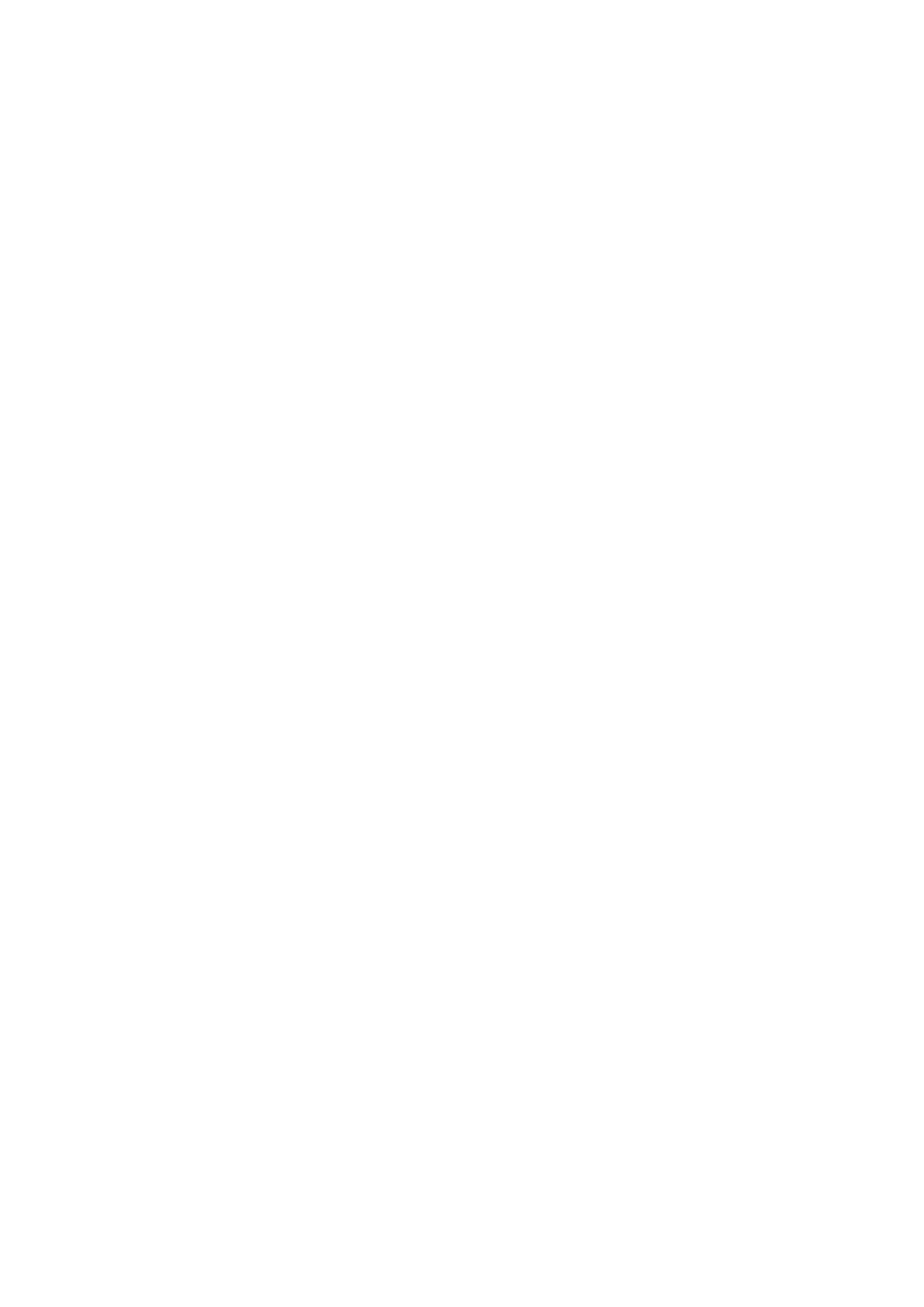摘 要

分散式詢問及監督系統主要被用於分散式資料如檔案或是紀錄的維護 上。網路内的使用者可以自系統中查詢所需資料如總和或平均值,若同時 將所有原始資料做傳遞及運算,將耗費相當大的網路頻寬及運算資源。於 是,内網路聚集技術被提出來降低分散式詢問及監督系統的負擔。然而, 這個技術卻容易遭受安全威脅。過去的研究大多假設資料來源為可信任, 並針對聚集架構進行安全性的研究。然而,我們認為聚集查詢結果應該在 面對惡意攻擊者將錯誤資料置入資料串流進行聚集前,就應該具備強健的 容錯能力。傳統上,一個強健的估計值被定義為即使資料來源有誤時,亦 能維持一定程度正確性的聚集結果。許多常見的強健估計值是建立在有序 統計學上,因此,我們將重心放在內網路計算上之有序統計的可驗證技 術。此技術的挑戰為在網路遭受惡意團體介入聚集程序時,仍能確保聚集 結果或近似結果的準確性。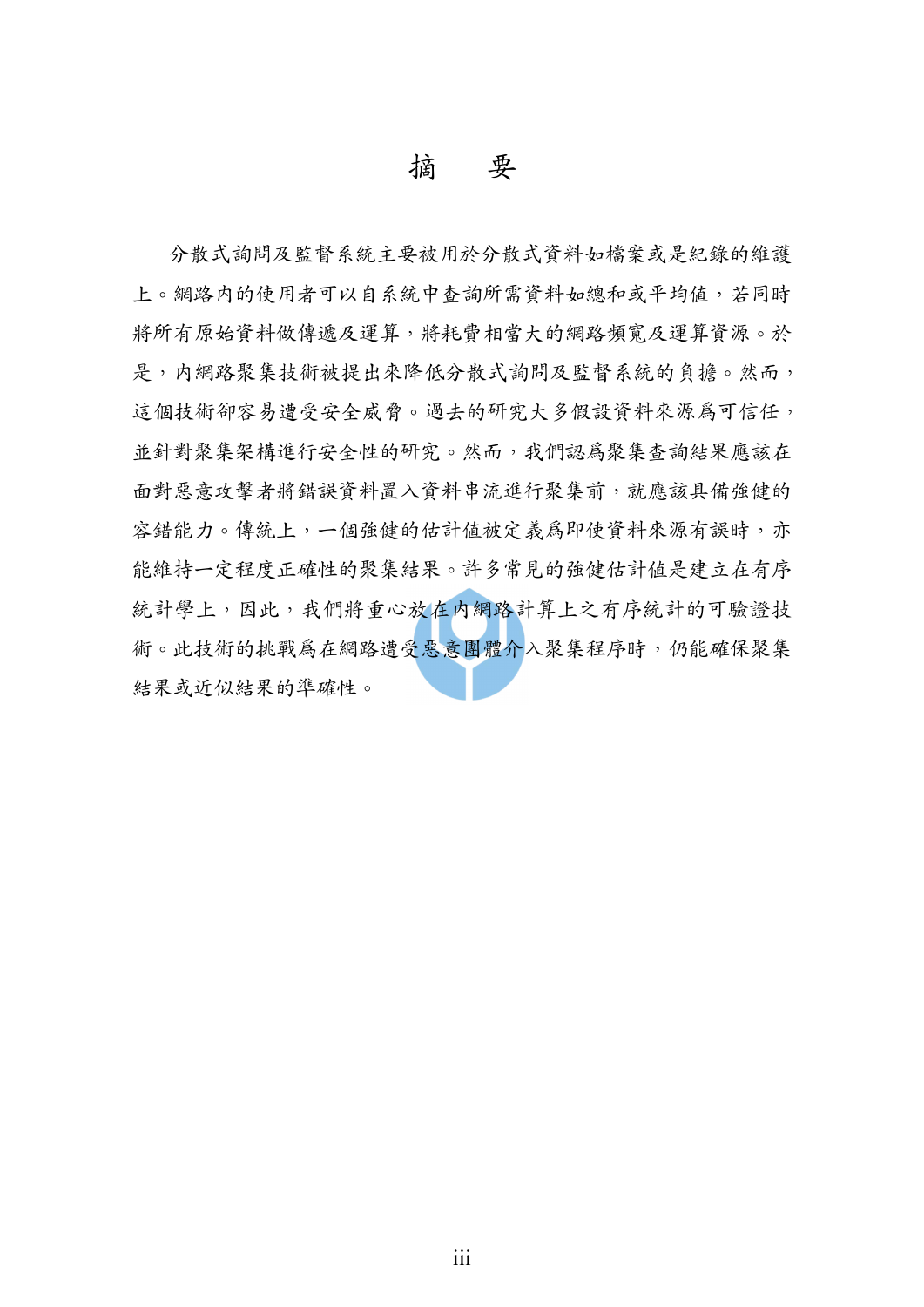### **Abstract**

Distributed querying and monitoring systems have been widely studied in recent years. These systems aim to maintain data sources, such as data set or log files, and allow users to query over those data sources. When the data sources are highly related and users only care some statistic results, like the sum or the average, it is consumed to transmit all data sources via the network. To minimize the network consumption, in-network aggregation technique is proposed. However, this technique is subject to some known attacks, such as the injection attack and the pollution attack. Prior works only considered the settings that data sources are trusted while the network is not. We study the way to relax the limitation and guarantee the aggregate queries robust to malicious or faulty data sources (also called polluted data sources).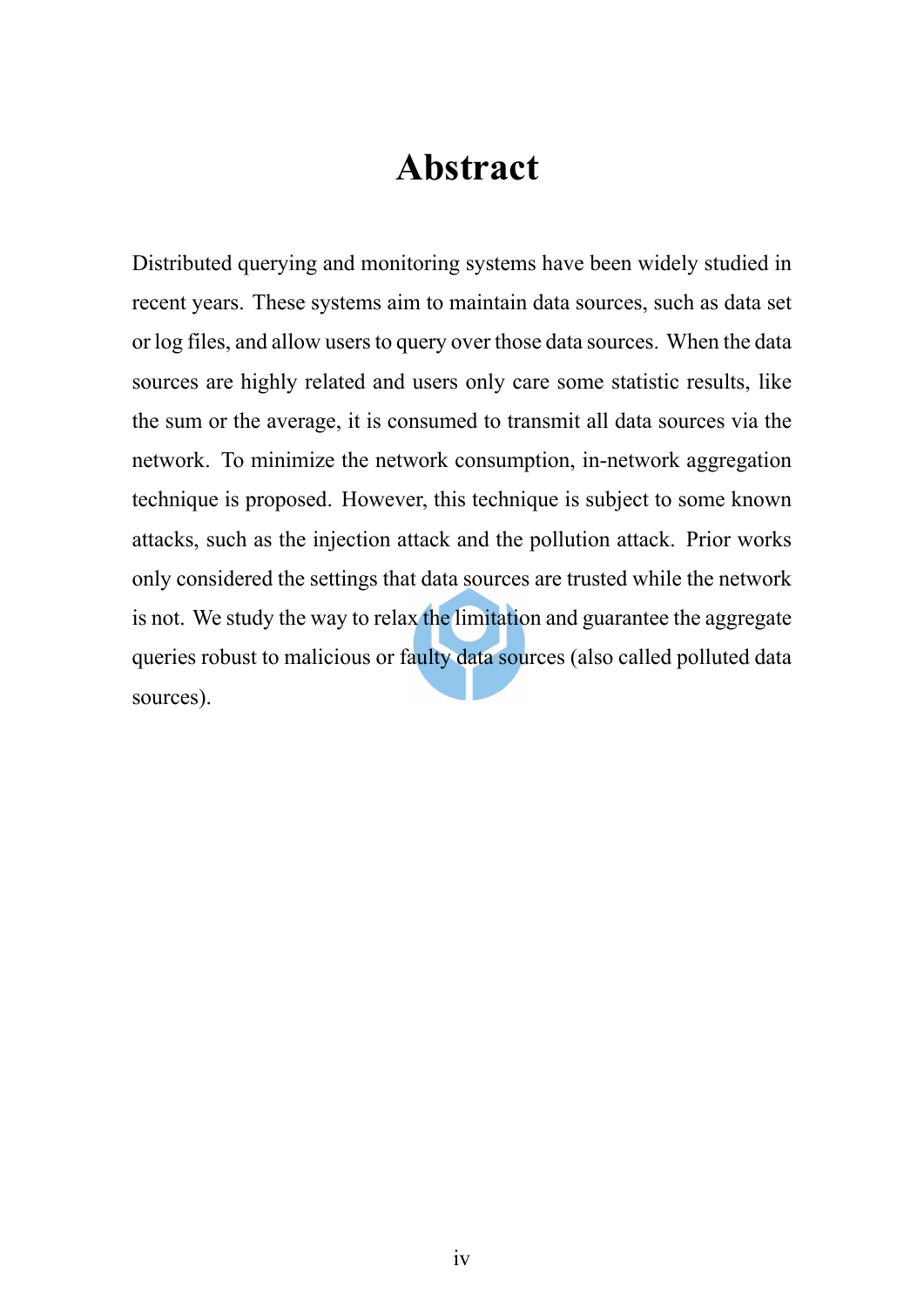### **Acknowledgements**

首先誠摯的感謝指導教授陳明明博士,老師悉心的教導使我得以一窺 WSN 的深奧,不時的討論並指點我正確的方向,使我在這些年中獲益匪 淺。老師對學問的嚴謹更是我輩學習的典範。本論文的完成另外亦得感謝 老師們大力協助。因為有你們的體諒及幫忙,使得本論文能夠更完整而嚴 謹。兩年裡的日子,實驗室裡共同的生活點滴,學術上的討論、言不及義 的閒扯、讓人又愛又怕的宵夜、趕作業的革命情感、因為睡太晚而遮遮掩 掩閃進實驗室 ........, 感謝眾位學長姐、同學、學弟妹的共同砥礪,你/妳 們的陪伴讓兩年的研究生活變得絢麗多彩。最後絕對不能忘記最了解、最 支持我的家人 一我的父親、母親及姊姊,在我喪失動力之時,隨時都能 給予我心靈上無窮盡的關心與鼓勵,讓我有勇氣堅持到最後,完成研究的 旅途。還有很多曾經幫助過我的朋友,因為有大家的幫助,我才能有今天 的成果。想要感謝的人真的太多太多,就只有感謝上天了!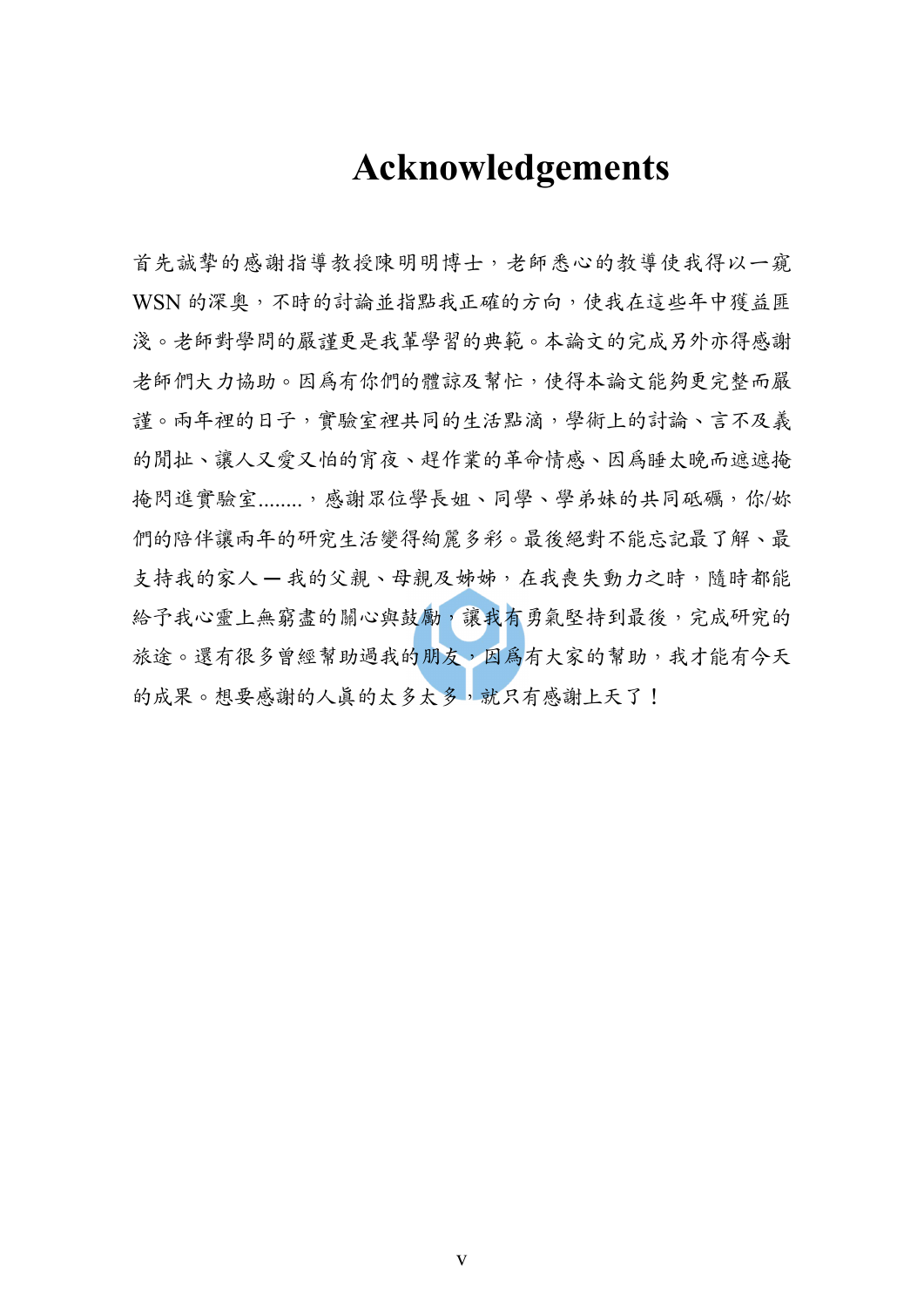## **Contents**

| List of Tables<br>List of Tables<br>List of Tables |                |
|----------------------------------------------------|----------------|
|                                                    |                |
|                                                    |                |
|                                                    |                |
| 3 <sup>1</sup>                                     |                |
|                                                    | 5              |
|                                                    | 6              |
|                                                    | $\overline{7}$ |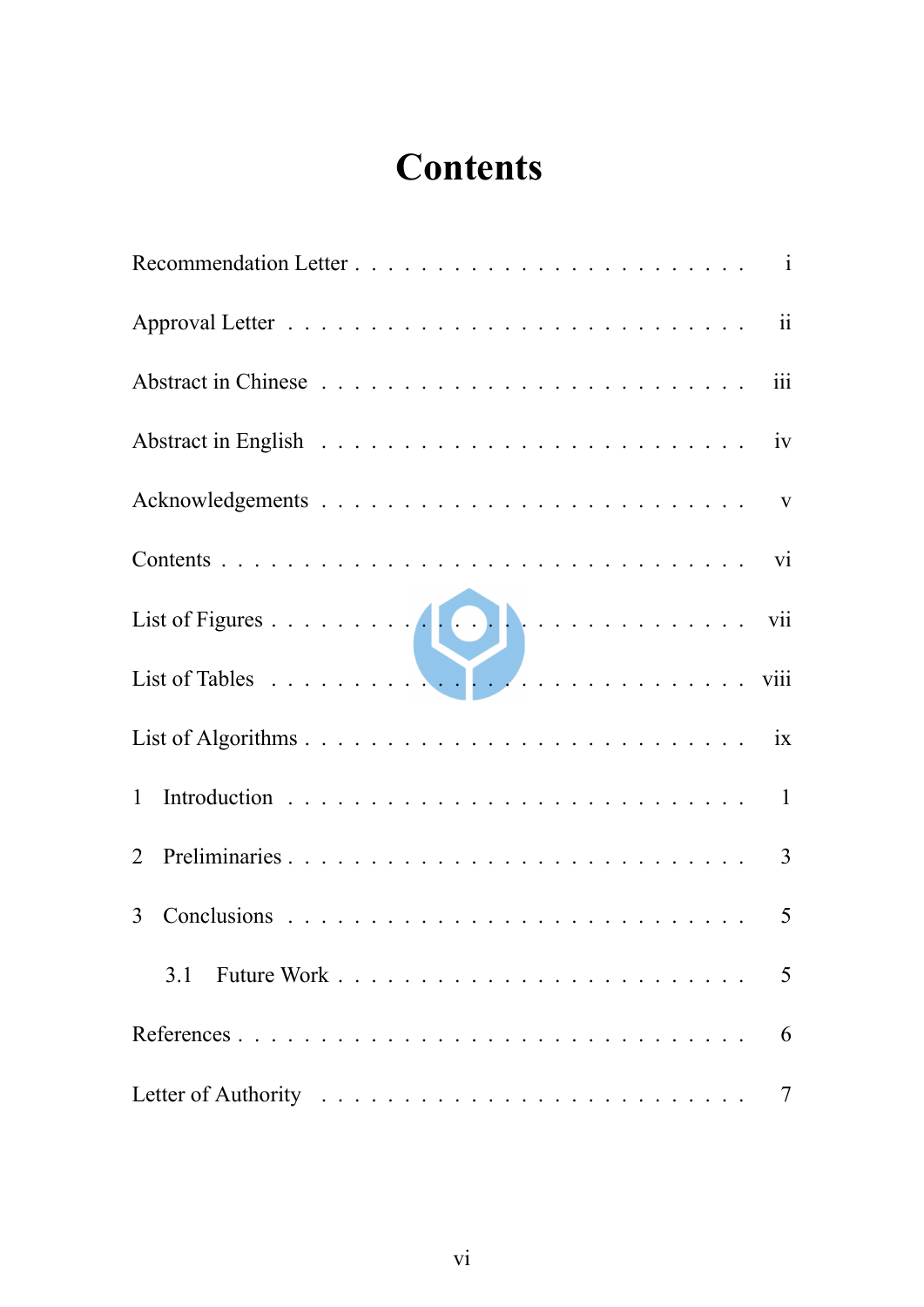## **List of Figures**

| 2.1 The diagram of "prototypical PHI query" |  |
|---------------------------------------------|--|
|                                             |  |

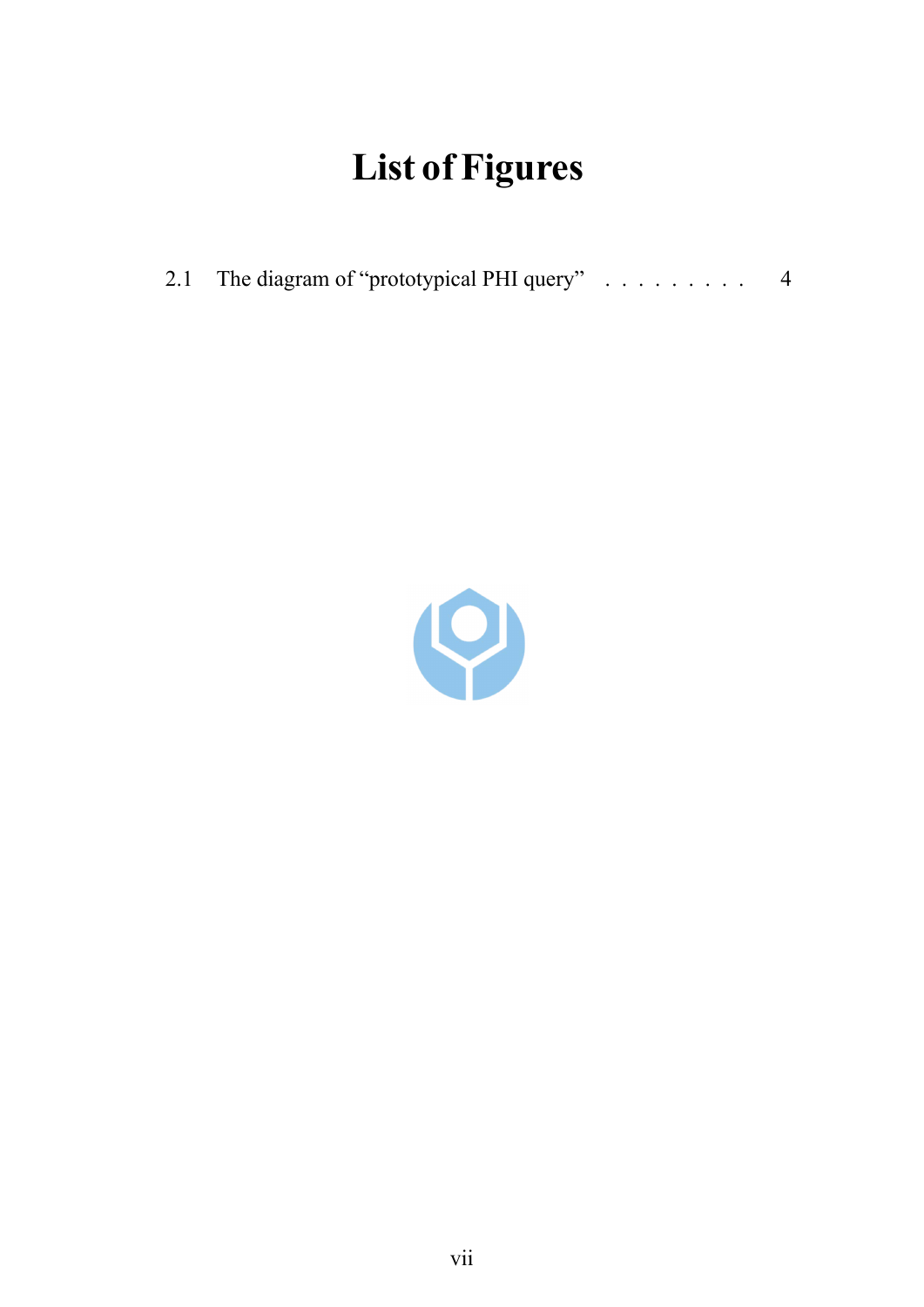## **List of Tables**

| 1.1 The relation of aggregation overhead between different tech- |  |  |  |  |  |
|------------------------------------------------------------------|--|--|--|--|--|
|                                                                  |  |  |  |  |  |

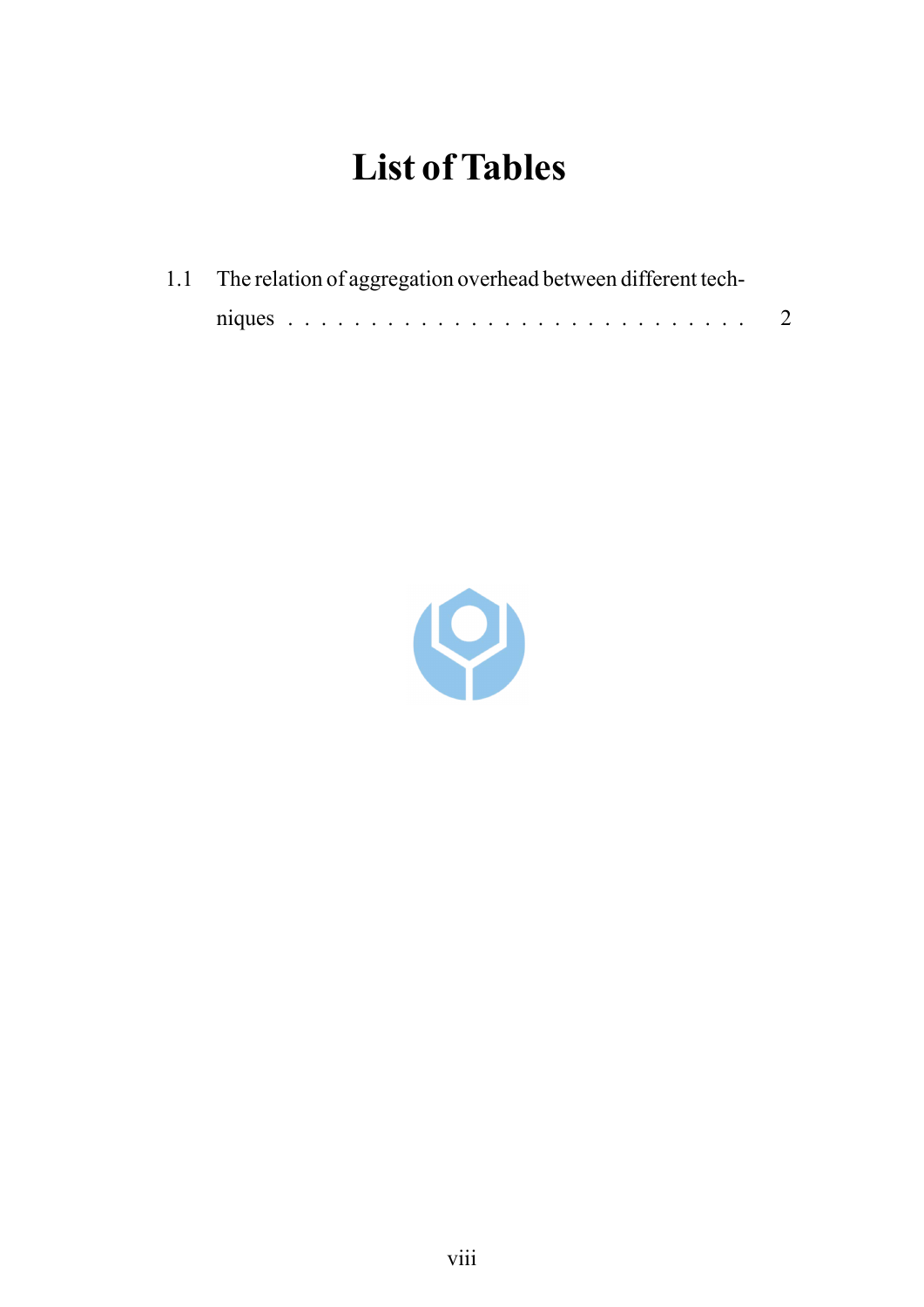# **List of Algorithms**

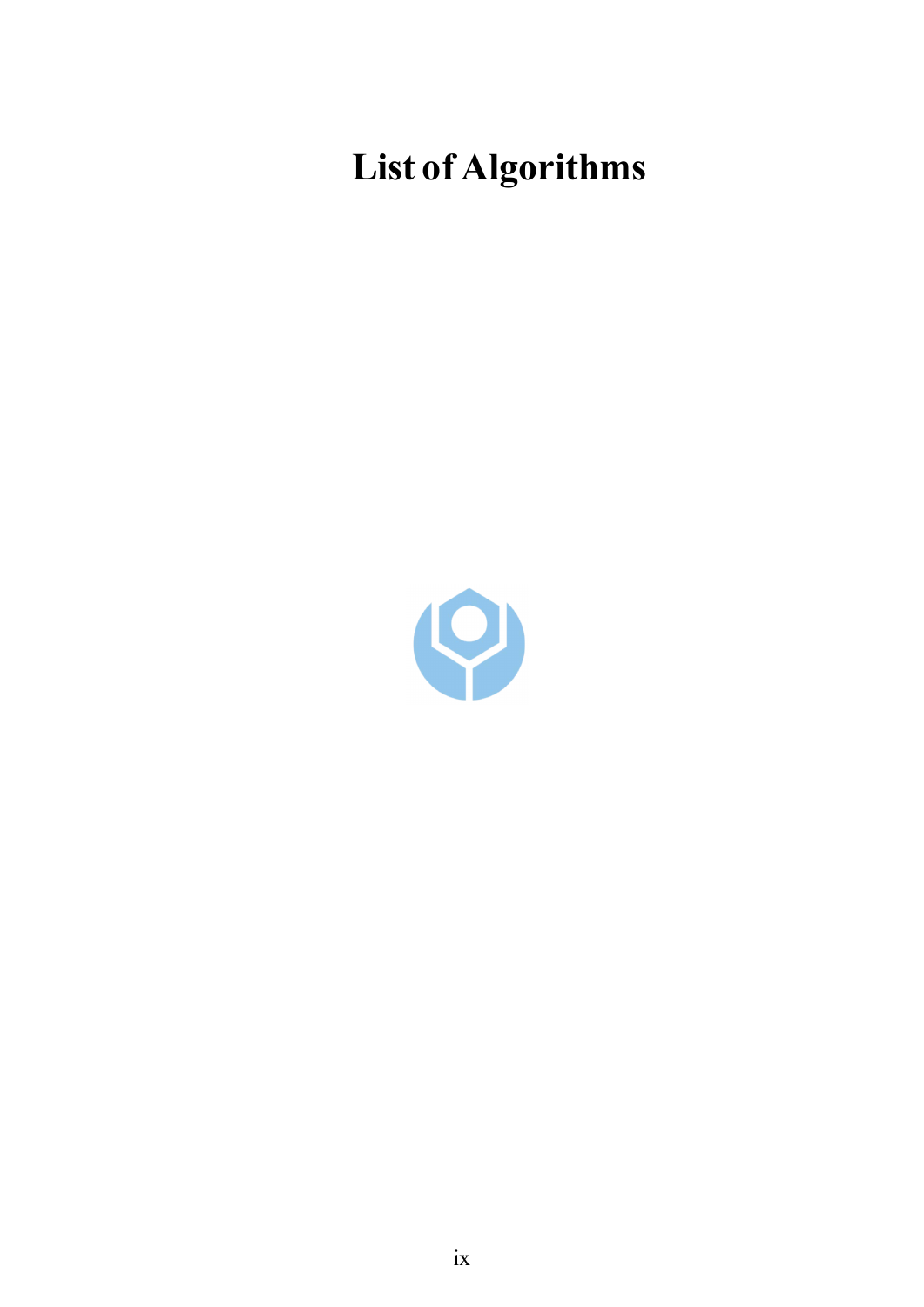### **Chapter 1 Introduction**

Security in wireless sensor networks (WSNs) has become a popular research field in recent years, and node identification is considered as one of the most important issues in this field [1]. In WSNs, the mechanism to create and manage node identities is usually naive and is not well protected. Thus many attack techniques, such as Sybil attacks and replication attacks, are used to exploit this vulnerability.

Since the node identities are easy to create and change, a reliable node identification mechanism is needed in sensor networks. Currently several authentication and certification methods have been proposed to ensure the node identification. However, these approaches use cryptographic techniques, and thus inevitably increase computing overhead of sensor nodes. This chapter introduces a simple but effective method to identify a node only by measuring its clock skew.

Recently, Chen et al. revealed the possibility to fingerprint every computer in general networks by their clock skews. Murdoch's research also used clock skew as a main method to detect the identities behind the Tor network. However, there are few studies evaluating the characteristics of clock skew in WSNs [2]. In this research, we use the Flooding Time Synchronization Protocol (FTSP) to measure the time information of each mote, and successfully observe that every sensor mote does have constant and unique clock skew [3–6]. An algorithm to group and identify clock skews of large amount of motes is proposed, and its applications like Sybil attack detection are also discussed in Table 1.1.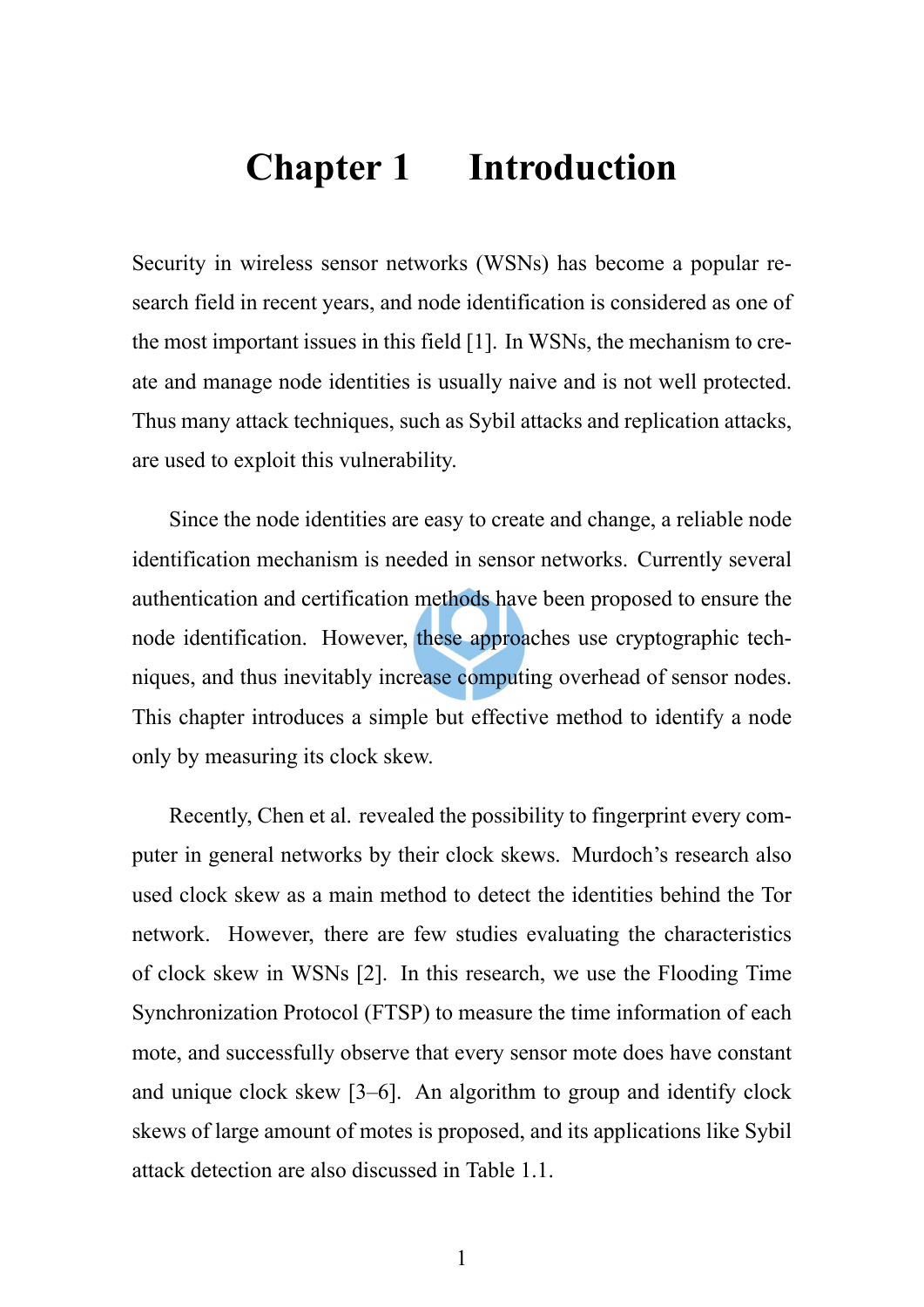|                              | Space usage        | Communication | Query         |
|------------------------------|--------------------|---------------|---------------|
|                              | of root aggregator | overhead      | requirement   |
| <b>Traditional warehouse</b> | $\it n$            | O(n)          | O(n)          |
| AM-FM sketch technique       | $\log a$           | $O(\log n)$   | $O(a \log n)$ |
| "prototypical PHI query"     | $\log a$           | $O(\log n)$   | $O(\log n)$   |

Table 1.1: The relation of aggregation overhead between different techniques

Generally, there are two steps to measure the clock skew between two devices. The first step is to collect the timestamp from the sender via a certain protocol. After collecting enough timestamp, the receiver will apply a clock skew estimation algorithm (such as linear regression, linear programming or piecewise minimum), to calculate the clock skew in the second step. Due to different network environments, we need to use different protocols and estimation algorithms to calculate clock skews. Since we will apply clock skew device identification to different networks, such as wireless sensor networks and cloud environment, more detailed procedures will be discussed in each chapter.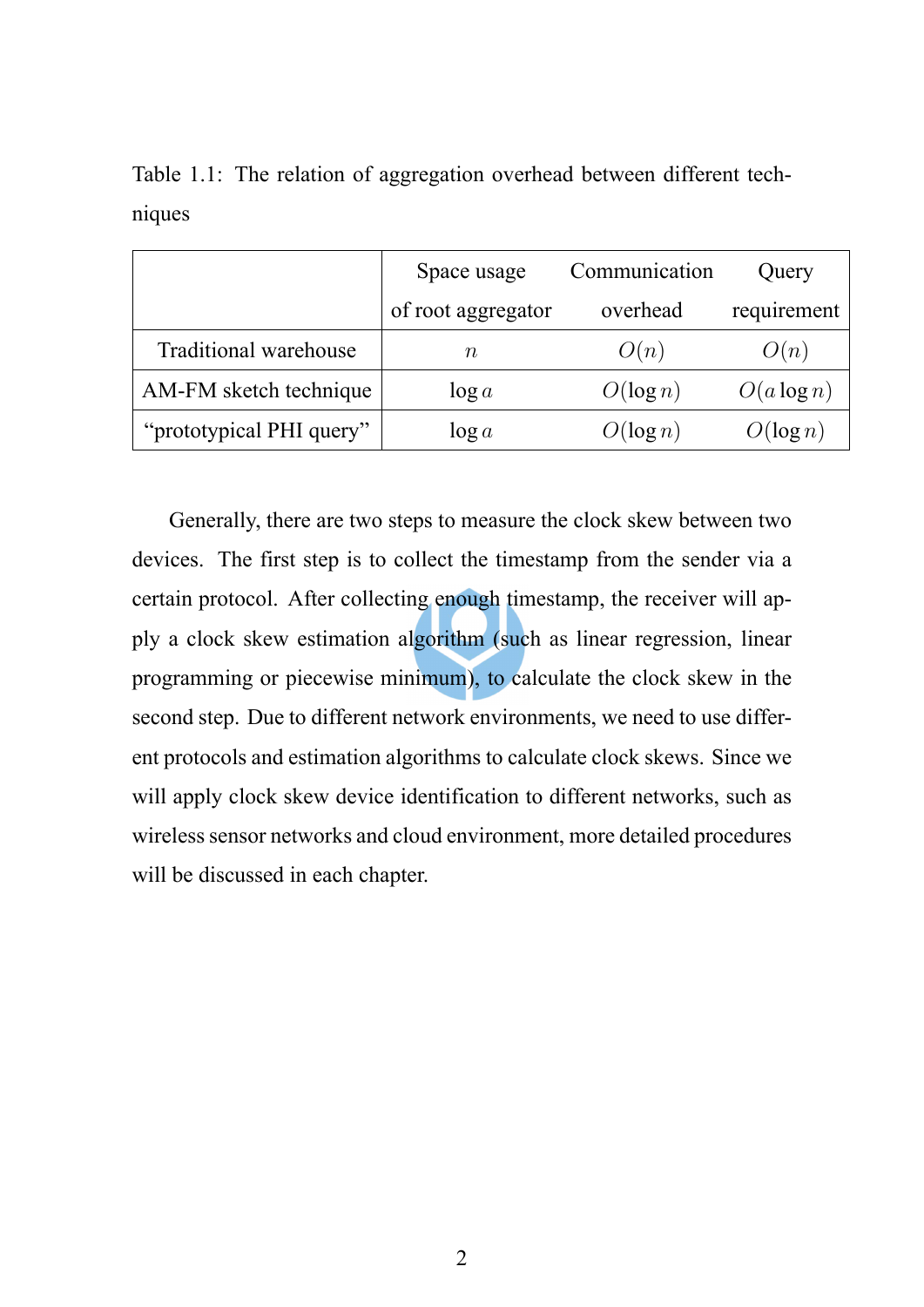### **Chapter 2 Preliminaries**

With the rapid growth in integrated circuit, digital signal processing, and other emerging technologies, people nowadays can easily purchase electronic devices, such as personal computers, laptops, cellular phones, and tablets. By utilizing these devices, people can communicate with each other through wireless communication and increase work performance. However, any malicious user may misuse these devices and launch serious attack to make illegal profit, such as identity stealing or password cracking on a bank account. Therefore, it is essential to develop robust methods to solve the identity problems. With the rapid growth in integrated circuit, digital signal processing, and other emerging technologies, people nowadays can easily purchase electronic devices, such as personal computers, laptops, cellular phones, and tablets. By utilizing these devices, people can communicate with each other through wireless communication and increase work performance. However, any malicious user may misuse these devices and launch serious attack to make illegal profit, such as identity stealing or password cracking on a bank account. Therefore, it is essential to develop robust methods to solve the identity problems. With the rapid growth in integrated circuit, digital signal processing, and other emerging technologies, people nowadays can easily purchase electronic devices, such as personal computers, laptops, cellular phones, and tablets. By utilizing these devices, people can communicate with each other through wireless communication and increase work performance. However, any malicious user may misuse these devices and launch serious attack to make illegal profit, such as identity stealing or password cracking on a bank account. Therefore, it is essential to develop robust methods to solve the identity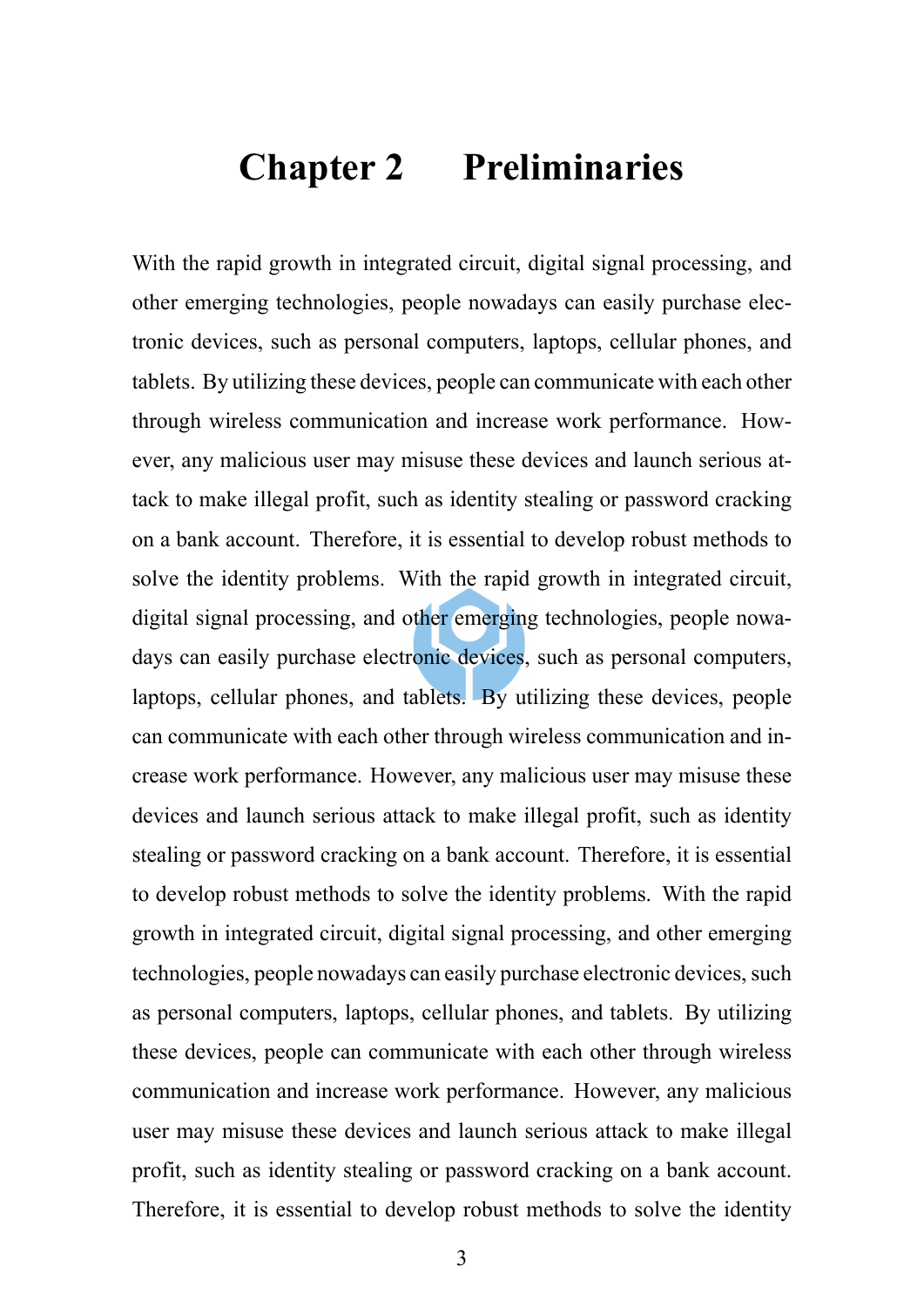

Figure 2.1: The diagram of "prototypical PHI query"

problems, as shown in 2.1.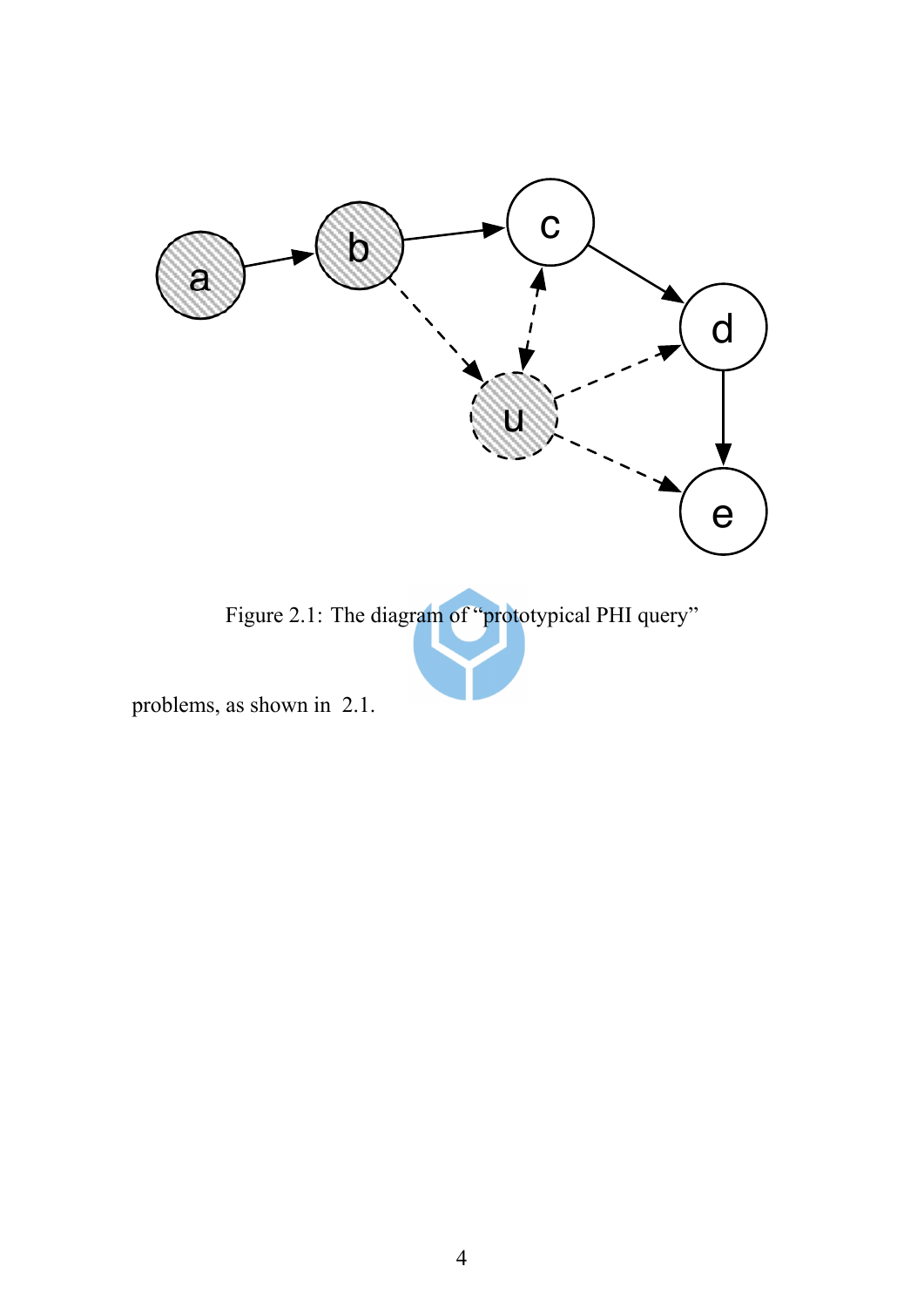### **Chapter 3 Conclusions**

With the rapid growth in integrated circuit, digital signal processing, and other emerging technologies, people nowadays can easily purchase electronic devices, such as personal computers, laptops, cellular phones, and tablets. By utilizing these devices, people can communicate with each other through wireless communication and increase work performance. However, any malicious user may misuse these devices and launch serious attack to make illegal profit, such as identity stealing or password cracking on a bank account. Therefore, it is essential to develop robust methods to solve the identity problems.



#### **3.1 Future Work**

With the rapid growth in integrated circuit, digital signal processing, and other emerging technologies, people nowadays can easily purchase electronic devices, such as personal computers, laptops, cellular phones, and tablets. By utilizing these devices, people can communicate with each other through wireless communication and increase work performance. However, any malicious user may misuse these devices and launch serious attack to make illegal profit, such as identity stealing or password cracking on a bank account. Therefore, it is essential to develop robust methods to solve the identity problems.